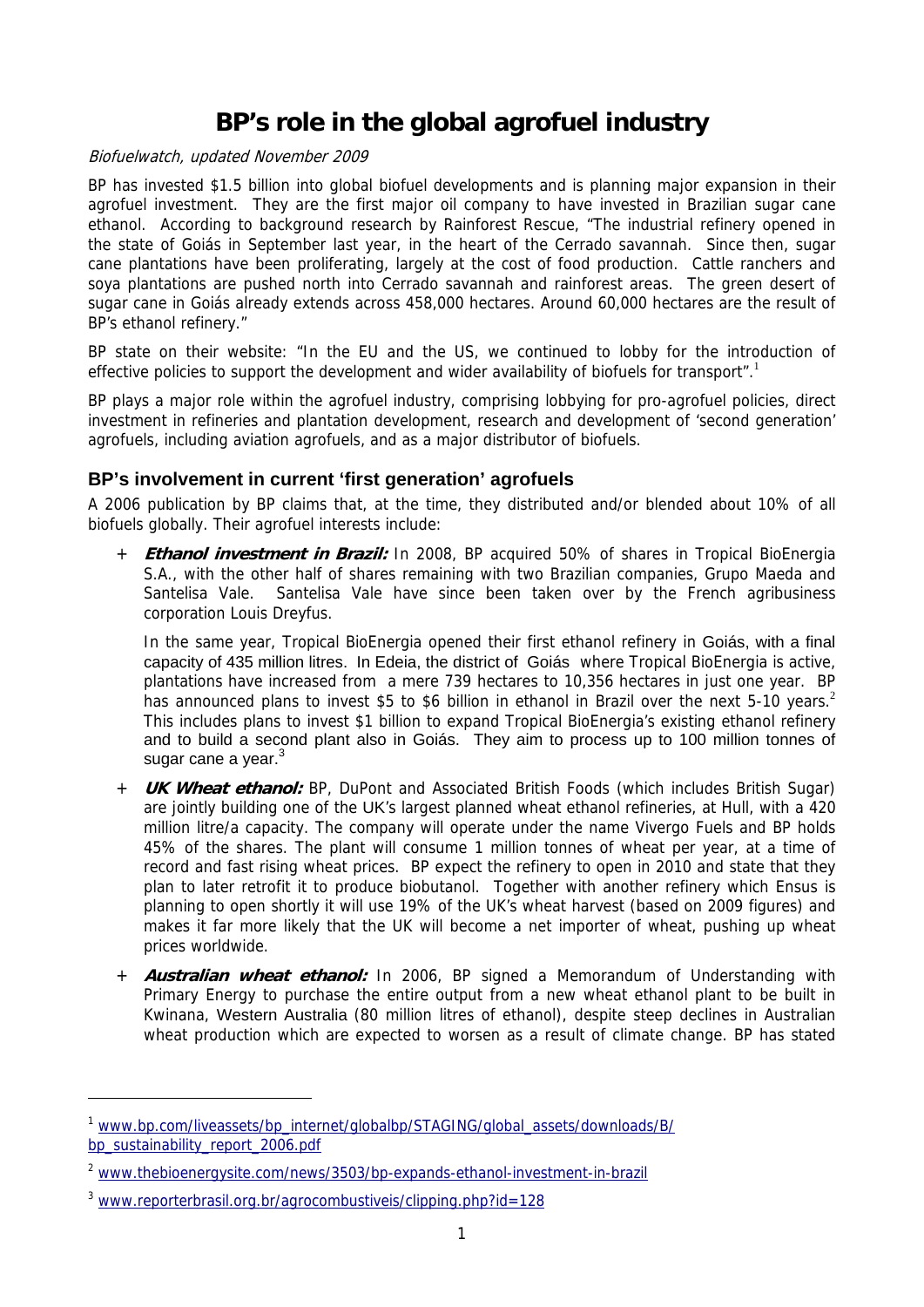that they intend to supply two-thirds of the Australian government's 350-million litre biofuels target by 2010.<sup>4</sup> However, the refinery is not so far operational.

- + **Jatropha:** In 2006, BP signed a 10-year agreement with The Energy and Resource Institute (TERI) to develop jatropha for biodiesel in Andhra Pradesh, India. In 2007, BP entered into a ioint venture with UK company D1 Oils to develop jatropha as a biodiesel feedstock. The declared aim was to develop jatropha plantings on 1 million hectares across India**,** southern Africa and South-east Asia. In India, many small farmers have suffered crop failures and found themselves in high debt after misleading claims by D1 Oils about jatropha thriving with little water and on poor soils, which is not the case. Such investment is strongly opposed by many small farmers and civil society organisations in India and elsewhere<sup>5</sup>. Friends of the Earth have published a report about the impacts of D1 Oil's investments in Swaziland.<sup>6</sup> In July 2009, BP pulled out of the joint venture with D1 Oils, which has so far continued to accrue debts, not profits. D1 Oils future is currently uncertain, with take-over bids having been reported.
- + **Biodiesel from tallow:** BP has invested in biodiesel production from tallow in Australia and New Zealand. Tallow is a by-product from the livestock industry. A report commissioned by the UK government states that using tallow for biodiesel rather than, as before, in the soap and oleochemical industries, is leading to those industries increasingly relying on palm oil.<sup>7</sup> It thus contributes to palm oil expansion.
- + **Biofuel blending:** BP blends biofuels from different sources. In the UK, Greenpeace showed in October 2008 that this includes palm oil. $^8$  In the same year, the Renewable Fuel Agency listed BP as one of the companies which had failed to report any of their biofuels to meet the very minimum government standards.<sup>9</sup>

# **BP's role in lobbying for agrofuels and in 'greenwashing' the industry**

BP states that they believe 25% of all transport fuel worldwide could come from agrofuels<sup>10</sup> – and they have been very active lobbying for policies which will ensure further agrofuel expansion.

In the **UK**, BP was closely involved in the drafting of the Renewable Transport Fuel Obligation (RTFO) which sets mandatory targets for biofuel use in the UK. Their 2005 Sustainability Report states that they were "closely involved in drawing up the Biofuels Assurance Scheme being created by the UK Low Carbon Vehicle Partnership."<sup>11</sup> The Low Carbon Vehicle Partnership, on whose Board BP continue to be represented, played an instrumental role in preparing the RTFO. Subsequently, BP was represented on the Advisory Board which drew up the Guidance for the Carbon and Sustainability Accounting Standards under the RTFO, and were one of four companies which piloted it.<sup>12</sup> BP is now directly involved in implementing that legislation, through the Renewable Fuels Agency (RFA). BP's Group Head for Energy, Climate and Environment, Paul Jefferiss, is on the RFA Board. He also advises three UK government departments and the Sustainable Development Commission. Bernie Bulkin, former Chief

<sup>4</sup> www.bp.com/genericarticle.do?categoryId=9008681&contentId=7022725

<sup>&</sup>lt;sup>5</sup> See for example: http://tech.groups.yahoo.com/group/biofuelwatch/message/1553

<sup>&</sup>lt;sup>6</sup> Friends of the Earth, Jatropha: Wonder Crop? Experiences from Swaziland, May 2009, www.foe.co.uk/resource/reports/jatropha\_wonder\_crop.pdf

<sup>7</sup> www.dft.gov.uk/pgr/roads/environment/rtfo/tallow/tallowfinalresport.pdf

<sup>8</sup> www.greenpeace.org.uk/blog/climate/petrol-stations-are-pumping-out-bad-biofuels-20081007

<sup>9</sup> www.newenergyfocus.com/do/ecco/view\_item?listid=1&listcatid=105&listitemid=1773

<sup>10</sup> www.bp.com/productlanding.do?categoryId=9027829&contentId=7050796

<sup>&</sup>lt;sup>11</sup> www.bp.com/liveassets/bp\_internet/globalbp/STAGING/global\_assets/downloads/S/ bp\_sustainability\_report\_2.pdf

<sup>&</sup>lt;sup>12</sup> www.renewablefuelsagency.org/\_db/\_documents/Carbon\_and\_Sustainability\_Guidance\_Part\_1.pdf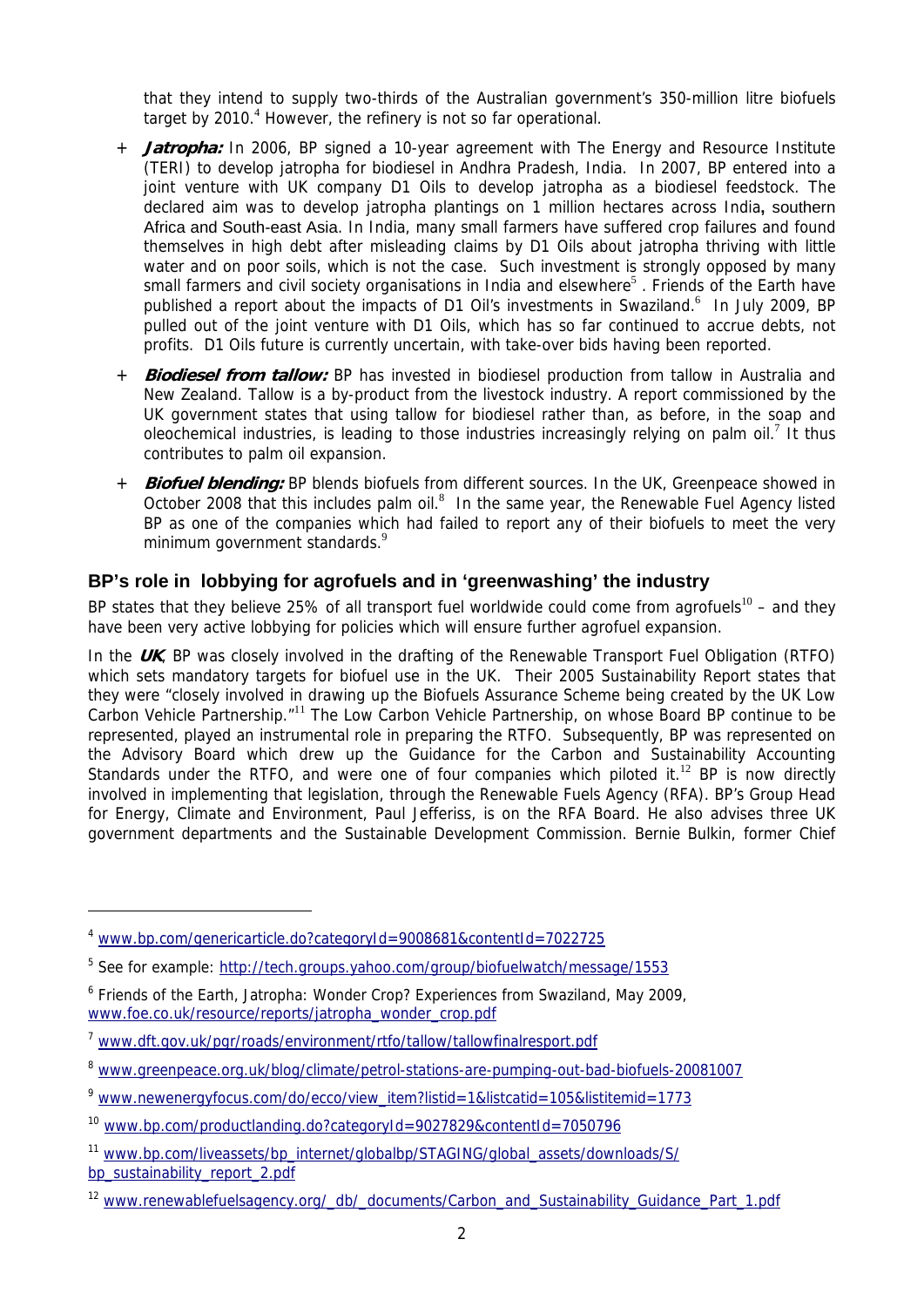Scientist at BP, has been advising the UK government on biofuels, in his role as Commissioner for Climate Change, Energy and Transport with the Sustainable Development Commission.<sup>13</sup>

The 2003 **EU** Biofuels Directive created one of the main incentives for global

agrofuel expansion. BP claim: "As a member of the European Petroleum Industry Association (Europia) we took a leadership position in developing an industry view on the EU biofuels directive, providing first-hand evidence about the practical implications of implementation, and contributing to the Biofuels Directive Review".<sup>14</sup> BP is on the steering committee of the **Roundtable for Sustainable Biofuels (RSB)**, a stakeholder forum which has played a significant role in legitimising agrofuel expansion, without having put forward any credible mechanism for ensuring the sustainability of biofuels. The RSB is not concerned with questions around unsustainable demand.

In the **US**, BP has lobbied for an end to a US import tax on Brazilian ethanol. If either the US or the EU was to life tariffs on Brazilian ethanol, this would lead to massive further expansion of sugar cane plantations for export, at the expense of communities, ecosystems and the climate. In April 2009, BP wrote to the California Air Resources Board, shortly before a decision on the Californian Low-Carbon Fuel Standard, to call for their support for ending US ethanol tariffs.<sup>15</sup>

Furthermore, BP is a member of various roundtables which aim to 'certify' industrial monocultures, including for biofuels, as 'sustainable':

- + the Roundtable for Responsible Soya (RTRS), which has been rejected by a large number of civil society groups as an attempt to greenwash an inherently unsustainable industry;<sup>16</sup>
- + the Roundtable on Sustainable Palm Oil (RTRS), which has rejected by over 250 groups on similar grounds;<sup>17</sup> BP state that they plan to source certified palm oil from Ghana (the first African country likely to introduce RSPO certification shortly), and from Asia.<sup>18</sup>
- + the Better Sugarcane Initiative (BSI) is another voluntary stakeholder initiative, one which has not developed any clear definition of what they mean by 'sustainable sugarcane'. They differ from the other roundtables in that only members who have paid \$25,000 get voting rights.<sup>19</sup>

# **BP's investment in 'next generation' agrofuel research**

BP is a major investor in 'next generation' biofuels research. They invest in various start up and synthetic biology companies which are developing ways of 'engineering' new types of microbes or algae (or new metabolic pathways) which can metabolise the sugars in biomass and turn them into cellulosic ethanol, synthetic diesel or biofuels which are virtually identical with hydrocarbon fuels and can be used without engine modification, including in aviation. Synthetic biology developments are not regulated and there are serious concerns over potential environmental, health, economic and social impacts. For a more detailed discussion see www.etcgroup.org/en/issues/synthetic\_biology.html. Furthermore, any breakthrough in turning wood into liquid biofuels would greatly increase the pressures on forests and on other ecosystems, which are already being converted to industrial tree plantations, primarily for the

<sup>&</sup>lt;sup>13</sup> Helena Paul, BP, Agrofuels, revolving doors and genetic engineering, August 2007, www.lobbywatch.org/archive2.asp?arcid=8188

<sup>14</sup> www.bp.com/liveassets/bp\_internet/globalbp/STAGING/global\_assets/downloads/S/ bp\_sustainability\_report\_2.pdf

<sup>15</sup> www.ogj.com/display\_article/360486/7/ONART/none/Prong/1/BP-wants-end-to-US-import-tax-on-Brazilian-ethanol/

<sup>16</sup> http://lasojamata.iskra.net/en/node/373

<sup>17</sup> www.rainforest-rescue.org/news.php?id=1445 and www.biofuelwatch.org.uk/docs/17-11-2008-ENGLISH-RSPOInternational-Declaration.pdf

<sup>&</sup>lt;sup>18</sup> Nina Holland, Corporate Europe Observatory, Report from the International Biofuels Conference in Sao Paulo, April 2009, www.corporateeurope.org/agrofuels/content/2009/04/brazils-agrofuel-push-sao-paulo

<sup>&</sup>lt;sup>19</sup> Corporate Europe Observatory, Sugar Cane Ethanol: A Sweet Solution for Europe's Fuel Addiction, February 2009, www.corporateeurope.org/agrofuels/content/2009/02/sugar-cane-ethanol-not-so-sweet